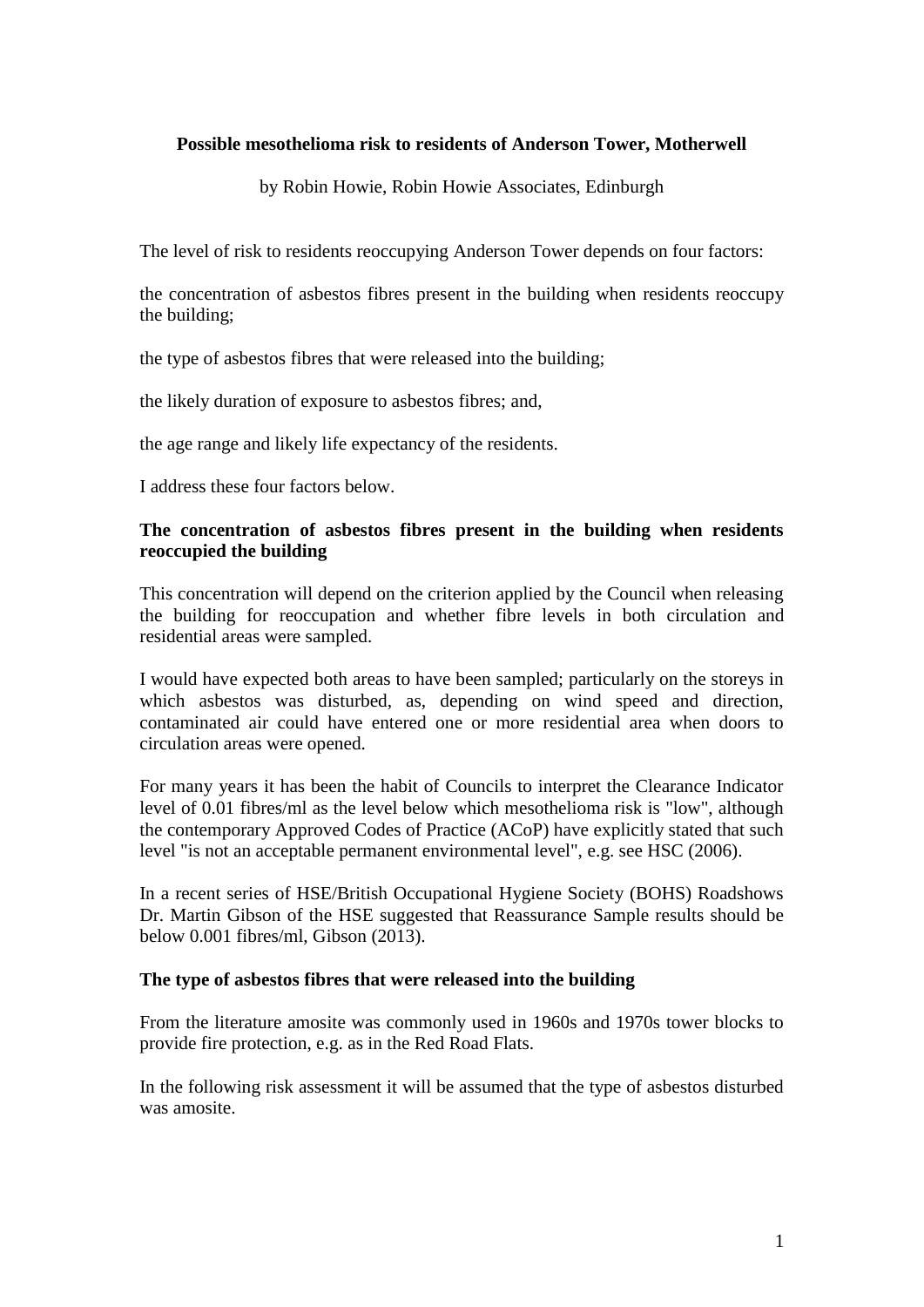## **The likely duration of exposure to asbestos fibres**

It is generally recognised that airborne fibre levels in buildings from which asbestos has been removed remain above the pre-work level for a number of months after completion of the work, e.g. see Jaffrey et al (1988).

For the purposes on a risk assessment it is considered reasonable to assume that such elevated fibre levels will last for about 3 months.

Conventional risk estimates, e.g. as in Hodgson and Darnton (2000), are based on a 40 hours per week exposure duration, i.e. are based on occupational exposures.

In residential situations the exposure duration per week is likely to range from about 60-140 hours depending on the residents' age and employment status. That is, the total number of fibres inhaled by residents in a given airborne fibre concentration will be 1.5-3.5 times higher than would have been inhaled in an occupational environment.

#### **The age range and likely life expectancy of the residents**

There is generally a long delay between exposure to asbestos and development of mesothelioma. Such "latent period" is generally about 40 years and can be longer for "low level" exposures.

As younger people are more likely than older people to survive for about 40 years from date of exposure, the younger residents are more likely to live long enough to develop mesothelioma than residents aged over about 50.

Mesothelioma risk increases as the time since exposure to the power 3-4.

As younger residents are likely to survive for substantially longer than 40 years from exposure their risk of developing mesothelioma will continue to increase for many decades.

In addition, current data from the Office for National Statistics (ONS) suggest that about 1/3-2/3 of today's babies are likely to survive to age 100, e.g. see ONS (2012).

In assessing mesothelioma risk it is therefore essential to take account of residents age and likely life expectancy.

In the following risk assessment it is assumed that 30 year-olds will survive at age 80 and 0-4 and 10 year-olds will survive to age 90.

## **Risk assessment**

The following risk assessment is based on an extension of Hodgson and Darnton (2000) using the Doll and Peto (1985) model and as in Howie (2013).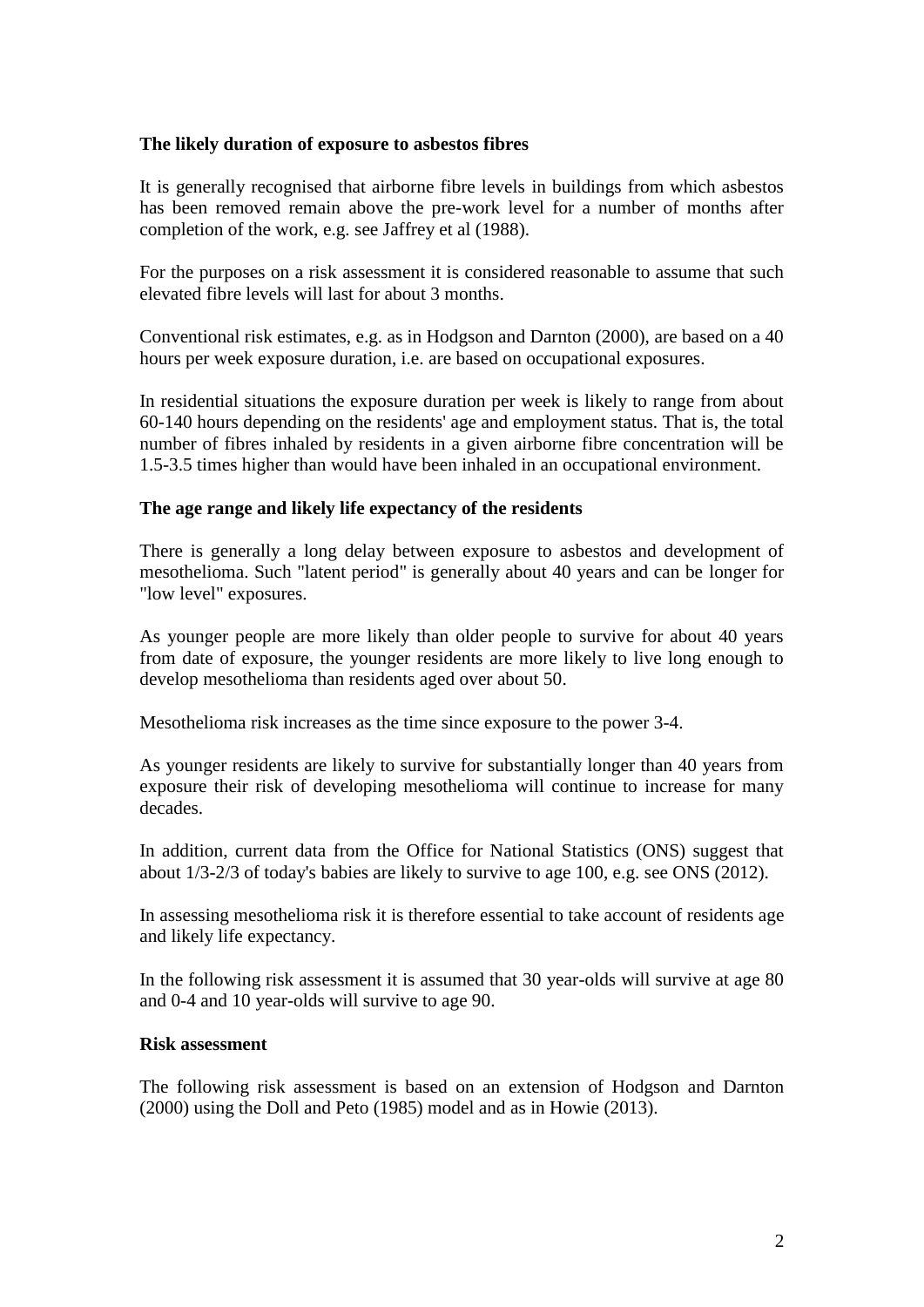For the purposes of the assessment it will be assumed that exposure levels will be equivalent to either 0.01 or 0.001 fibres/millilitre (fibres/ml) of amosite over a period of 3 months and that exposure durations over that period will be 60 hours per week for adults and school children and 140 hours per week for pre-school children, i.e. total exposures of about 720 hours for adults and school children and 1700 hours for pre-school children. Adults will be assumed to be aged 30 and school children will be assumed to be aged 10.

Note that it is usual to assess risk in terms of risk per million exposed persons.

# **Exposure group Exposure level (fibres/ml) 0.01 0.001** pre-school children - aged 0-4 245 44 school children - aged 10 17 adults -aged 30 14 2

## **Estimated mesothelioma risk per million exposed persons**

From the above the risks to pre-school children and 10 year-olds are about 20 and 8 times higher respectively than to 30 year-olds.

HSE has defined the upper boundary of "acceptable" risk as being a rate of 1 per million per year, HSE (2001, 1992, 1988).

For cancer risks accumulated over a short period the above risks can be considered as being in units of risk per million per year. That is, for pre-school children the risks from 0.01 and 0.001 fibres/ml can be assessed as being about 245 and 44 times the level of "acceptable" risk and that the risks for 10 year-olds are 95 and 17 times the "acceptable" level respectively.

In assessing risk it is usual to take account of those likely to be the most vulnerable.

It is therefore essential that the Council have taken full account of all the above factors in permitting residents to reoccupy the Anderson Tower.

Robin Howie  $7<sup>th</sup>$  July 2014